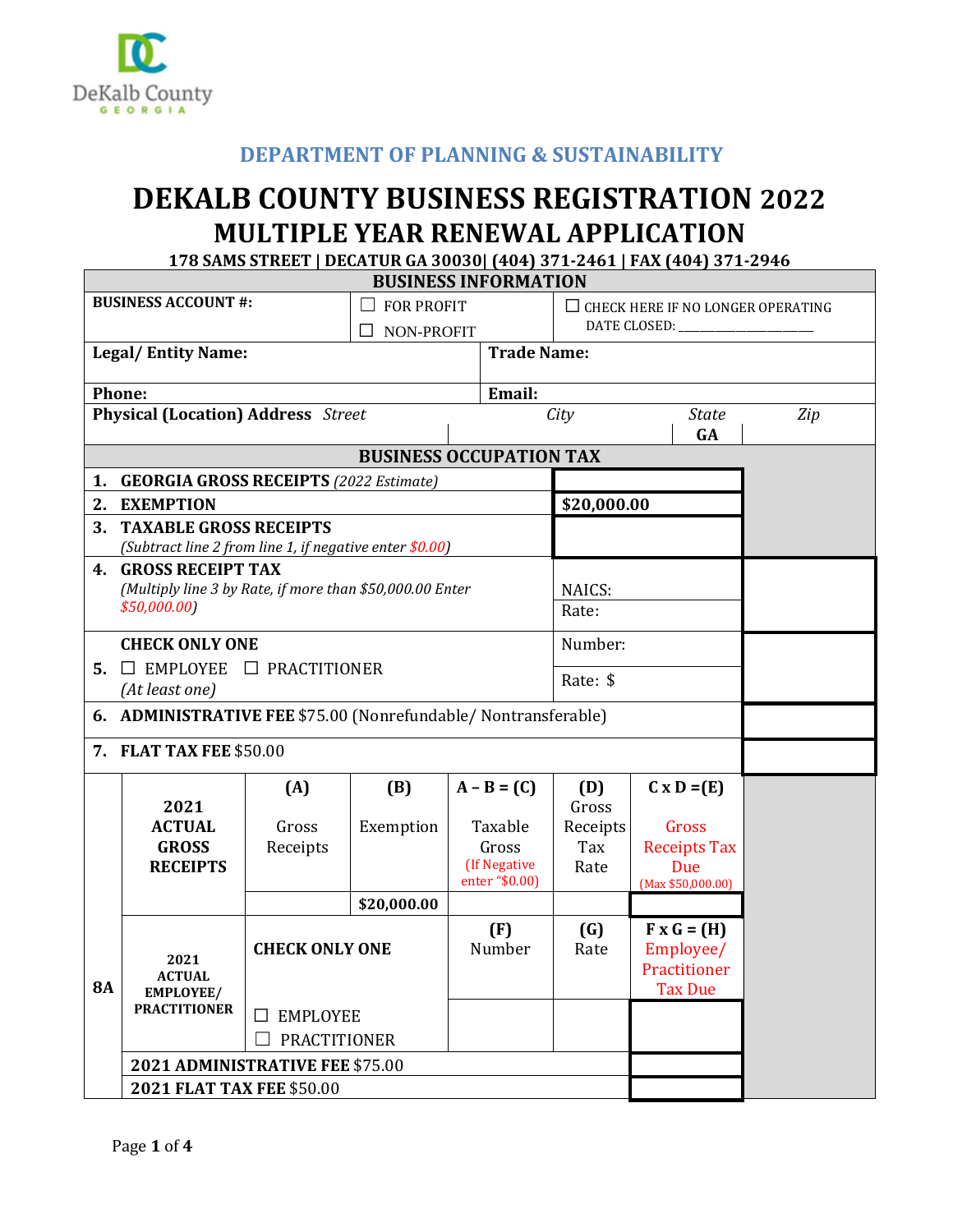

|           | <b>2021 SUBTOTAL TAX DUE</b>                                                                                               |                                                                                                       |                        |                                         |                          |                                                            |  |
|-----------|----------------------------------------------------------------------------------------------------------------------------|-------------------------------------------------------------------------------------------------------|------------------------|-----------------------------------------|--------------------------|------------------------------------------------------------|--|
|           | 2021 LATE FILING PENALTY (Renewal postmark after February 1st)<br>2021 LATE PAYMENT PENALTY (10% of 2020 Subtotal Tax Due) |                                                                                                       |                        |                                         |                          |                                                            |  |
|           |                                                                                                                            |                                                                                                       |                        |                                         |                          |                                                            |  |
|           | # Months<br><b>2021 LATE PAYMENT INTEREST</b>                                                                              |                                                                                                       |                        |                                         |                          |                                                            |  |
|           | (1% per Month of 2020 Subtotal Tax Due)                                                                                    |                                                                                                       | after April<br>15,2021 |                                         |                          |                                                            |  |
|           | <b>2021 TOTAL TAX DUE</b>                                                                                                  |                                                                                                       |                        |                                         |                          |                                                            |  |
|           | 2020<br><b>GROSS</b>                                                                                                       | (I)<br>Gross                                                                                          | (<br>Exemption         | $I-J = (K)$<br>Taxable                  | (L)<br>Gross<br>Receipts | $K \times L = (M)$<br>Gross<br>Receipts Tax                |  |
| <b>8B</b> | <b>RECEIPTS</b>                                                                                                            | Receipts                                                                                              |                        | Gross<br>(If Negative<br>enter "\$0.00) | Tax<br>Rate              | Due<br>(Max \$50,000.00)                                   |  |
|           | <b>TAX RETURN</b>                                                                                                          |                                                                                                       | \$20,000.00            |                                         |                          |                                                            |  |
|           | <b>ESTIMATED</b>                                                                                                           | <b>DO NOT COMPLETE IF LAST PAYMENT IS 2019</b><br><b>OR PRIOR</b>                                     |                        |                                         |                          |                                                            |  |
|           |                                                                                                                            |                                                                                                       | \$20,000.00            |                                         |                          |                                                            |  |
|           | <b>2020 GROSS RECEIPTS TAX DUE</b>                                                                                         |                                                                                                       |                        |                                         |                          |                                                            |  |
|           | 2020<br><b>ACTUAL</b><br><b>EMPLOYEE/</b><br><b>PRACTITIONER</b>                                                           | (Actual Gross receipts Tax Due minus Estimated Gross receipt Tax Due)<br>(N)<br><b>CHECK ONLY ONE</b> |                        | (0)<br>Number                           | (P)<br>Rate              | $0 \times P = (Q)$<br>Employee/<br>Practitioner<br>Tax Due |  |
| <b>8B</b> | <b>ACTUAL</b>                                                                                                              | <b>EMPLOYEE</b><br><b>PRACTITIONER</b>                                                                |                        |                                         |                          |                                                            |  |
|           | <b>ESTIMATED</b>                                                                                                           | DO NOT COMPLETE IF LAST PAYMENT IS 2019<br><b>OR PRIOR</b>                                            |                        |                                         |                          |                                                            |  |
|           |                                                                                                                            | <b>EMPLOYEE</b><br><b>PRACTITIONER</b>                                                                |                        |                                         |                          |                                                            |  |
|           | 2020 EMPLOYEE/ PRACTITIONER TAX DUE<br>(Actual Employ/ Pract Tax Due minus Estimated Employ/ Pract. Tax Due)               |                                                                                                       |                        |                                         |                          |                                                            |  |
|           | 2020 ADMINISTRATIVE FEE \$75.00<br>(Enter "0" if payment was made in 2020)                                                 |                                                                                                       |                        |                                         |                          |                                                            |  |
|           |                                                                                                                            | 2020 FLAT TAX FEE \$50.00<br>(Enter "0" if payment was made in 2020)                                  |                        |                                         |                          |                                                            |  |
|           | 2020 SUBTOTAL TAX DUE                                                                                                      |                                                                                                       |                        |                                         |                          |                                                            |  |
|           | 2020 LATE PAYMENT PENALTY (10% of 2020 Subtotal Tax Due)                                                                   |                                                                                                       |                        |                                         |                          |                                                            |  |
|           | <b>2020 LATE PAYMENT INTEREST</b><br>(1% per Month of 2020 Subtotal Tax Due)                                               |                                                                                                       |                        |                                         |                          |                                                            |  |
|           | <b>2020 TOTAL TAX DUE</b>                                                                                                  |                                                                                                       |                        |                                         |                          |                                                            |  |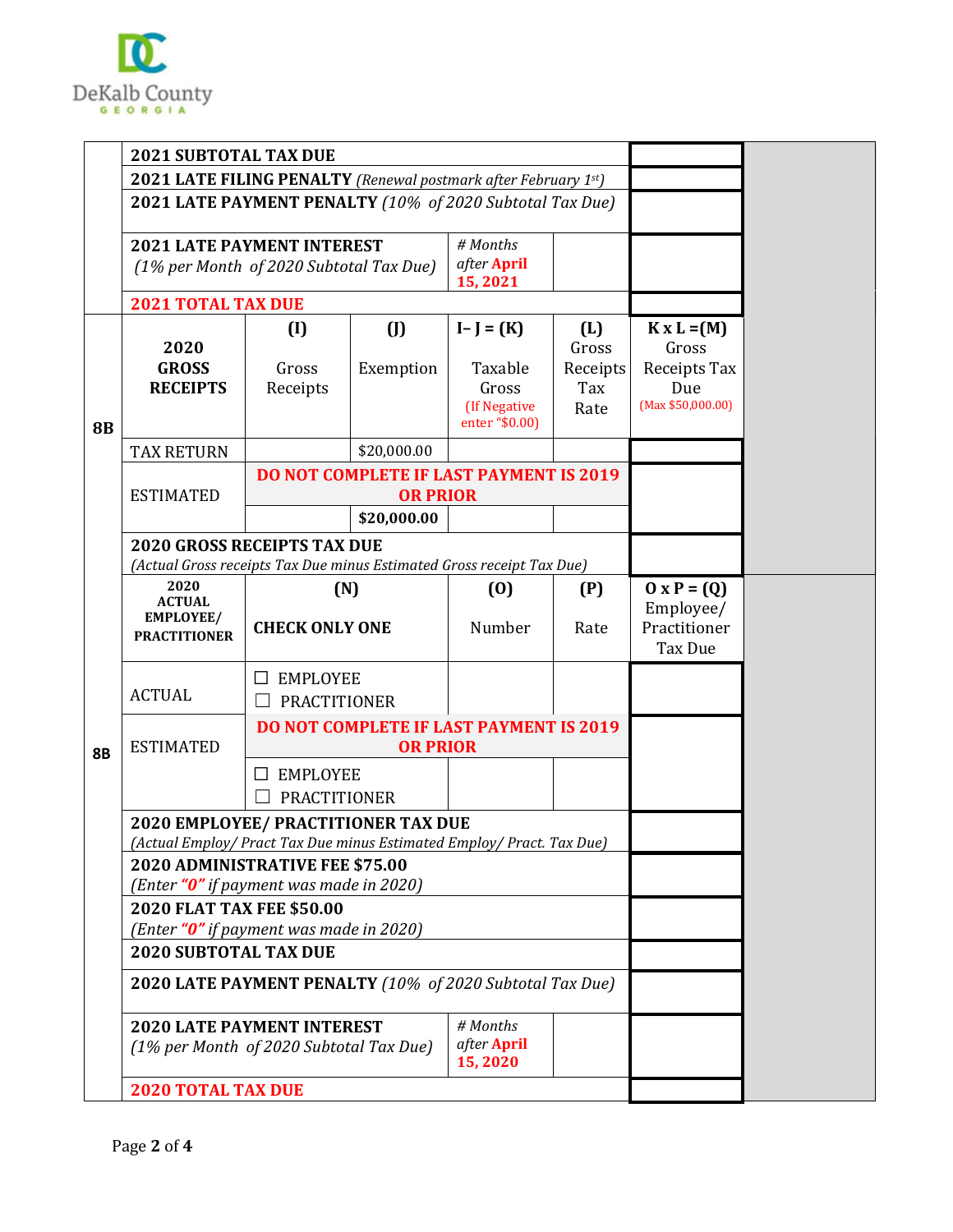

| <b>COMPLETE LINE 8C ONLY IF LAST PAYMENT WAS IN 2019 OR</b>                                                    |                                                                                                                                                      |                                                             |                                                            |                                                    |                                 |                                                            |  |  |
|----------------------------------------------------------------------------------------------------------------|------------------------------------------------------------------------------------------------------------------------------------------------------|-------------------------------------------------------------|------------------------------------------------------------|----------------------------------------------------|---------------------------------|------------------------------------------------------------|--|--|
| <b>PRIOR</b>                                                                                                   |                                                                                                                                                      |                                                             |                                                            |                                                    |                                 |                                                            |  |  |
|                                                                                                                | 2019                                                                                                                                                 | (R)                                                         | (S)                                                        | $R - S = (T)$                                      | (U)                             | $T \times U = (V)$                                         |  |  |
|                                                                                                                | <b>GROSS</b><br><b>RECEIPT</b>                                                                                                                       | Gross<br>Receipts                                           | Exemption                                                  | Taxable<br>Gross<br>(If Negative<br>enter "\$0.00) | Gross<br>Receipt<br>Tax<br>Rate | Gross<br>Receipt Tax<br>Due<br>(Max \$50,000.00)           |  |  |
|                                                                                                                | <b>ACTUAL</b>                                                                                                                                        |                                                             | \$20,000.00                                                |                                                    |                                 |                                                            |  |  |
|                                                                                                                | <b>ESTIMATED</b>                                                                                                                                     |                                                             | <b>PRIOR TO 2019</b><br>\$20,000.00                        | DO NOT COMPLETE IF LAST PAYMENT IS                 |                                 |                                                            |  |  |
|                                                                                                                | <b>2019 GROSS RECEIPTS TAX DUE</b><br>(Actual Gross receipt Tax Due minus Estimated Gross receipt Tax Due)                                           |                                                             |                                                            |                                                    |                                 |                                                            |  |  |
| <b>8C</b>                                                                                                      | 2019<br><b>ACTUAL</b><br>EMPLOYEE/<br><b>PRACTITIONER</b>                                                                                            | (W)<br><b>CHECK ONLY ONE</b>                                |                                                            | (X)<br>Number                                      | (Y)<br>Rate                     | $X \times Y = (Z)$<br>Employee/<br>Practitioner<br>Tax Due |  |  |
|                                                                                                                | <b>ACTUAL</b>                                                                                                                                        | <b>EMPLOYEE</b><br>$\Box$<br>PRACTITIONER                   |                                                            |                                                    |                                 |                                                            |  |  |
|                                                                                                                | <b>ESTIMATED</b>                                                                                                                                     |                                                             | DO NOT COMPLETE IF LAST PAYMENT IS<br><b>PRIOR TO 2019</b> |                                                    |                                 |                                                            |  |  |
|                                                                                                                |                                                                                                                                                      | <b>EMPLOYEE</b><br>$\perp$<br><b>PRACTITIONER</b><br>$\Box$ |                                                            |                                                    |                                 |                                                            |  |  |
|                                                                                                                | 2019 EMPLOYEE/ PRACTITIONER TAX DUE<br>(Actual Employ/ Pract Tax Due minus Estimated Employ/ Pract. Tax Due)                                         |                                                             |                                                            |                                                    |                                 |                                                            |  |  |
|                                                                                                                | 2019 ADMINISTRATIVE FEE \$75.00<br>(Enter "0" if payment was made in 2019)                                                                           |                                                             |                                                            |                                                    |                                 |                                                            |  |  |
|                                                                                                                | 2019 FLAT TAX FEE \$50.00<br>(Enter "0" if payment was made in 2019)                                                                                 |                                                             |                                                            |                                                    |                                 |                                                            |  |  |
|                                                                                                                | <b>2019 SUBTOTAL TAX DUE</b><br><b>2019 LATE PAYMENT PENALTY</b>                                                                                     |                                                             |                                                            |                                                    |                                 |                                                            |  |  |
|                                                                                                                | (10% of 2019 Subtotal Tax Due)<br># Months<br><b>2019 LATE PAYMENT INTEREST</b><br>after April<br>(1% per Month of 2019 Subtotal Tax Due)<br>15,2019 |                                                             |                                                            |                                                    |                                 |                                                            |  |  |
|                                                                                                                | <b>2019 TOTAL TAX DUE</b>                                                                                                                            |                                                             |                                                            |                                                    |                                 |                                                            |  |  |
| 9.                                                                                                             | <b>OTHER CREDITS/ ADJUSTMENTS</b>                                                                                                                    |                                                             |                                                            |                                                    |                                 |                                                            |  |  |
|                                                                                                                | 10. 2022 SUB-TOTAL BUSINESS OCCUPATION TAX DUE (Add lines 4, 5, 6, 7, 8 & 9)                                                                         |                                                             |                                                            |                                                    |                                 |                                                            |  |  |
| 11. 2022 LATE FILING PENALTY (Renewal postmark after February 1st)                                             |                                                                                                                                                      |                                                             |                                                            |                                                    |                                 |                                                            |  |  |
| <b>12.2022 LATE PAYMENT</b><br>(10% PENALTY of subtotal Occupation Tax Due postmark after April 15th (line 10) |                                                                                                                                                      |                                                             |                                                            |                                                    |                                 |                                                            |  |  |